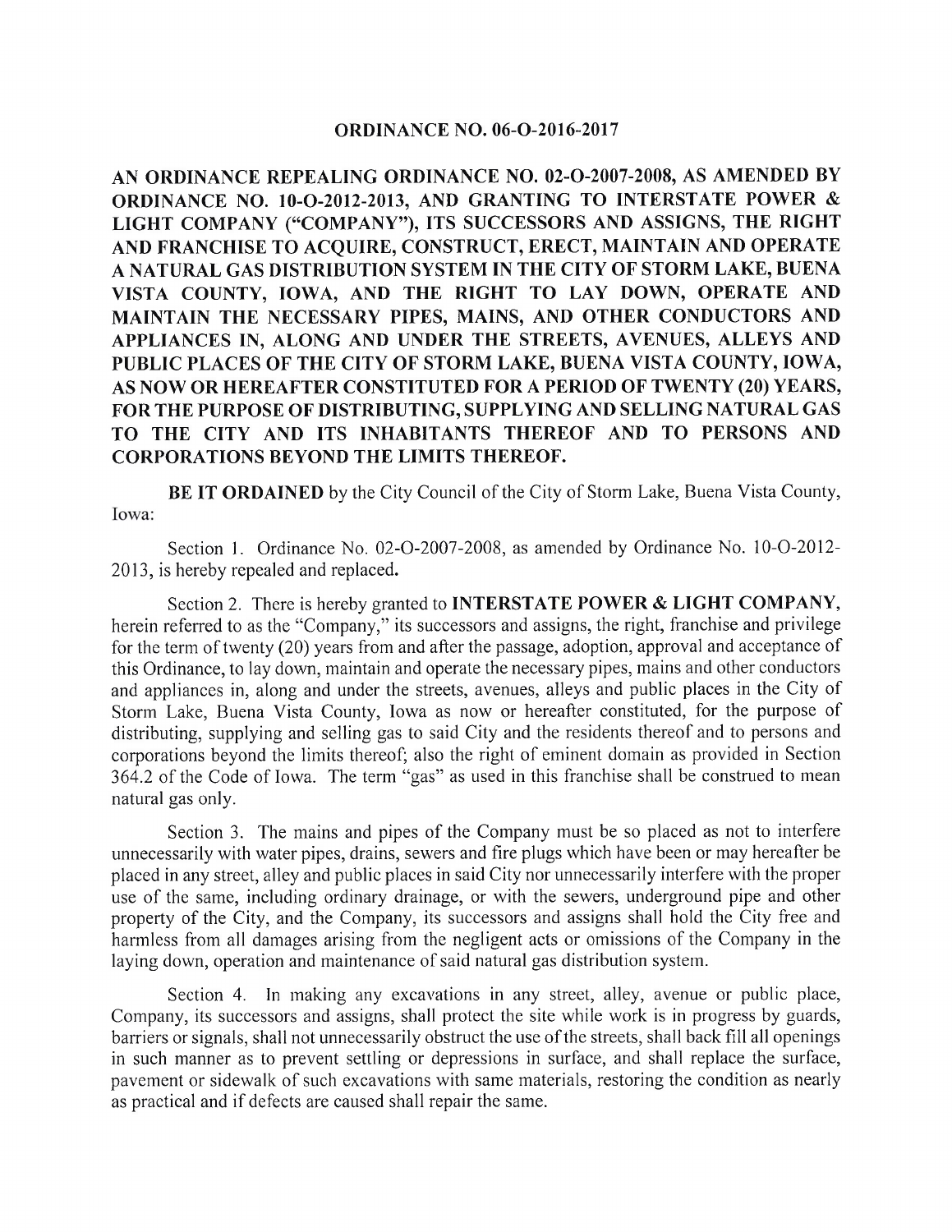Section 5. The Company shall, at its cost and expense, locate and relocate its existing facilities or equipment in, on, over or under any public street or alley in the City in such a manner as the City may at any time reasonably require for the purposes of facilitating the construction, reconstruction, maintenance or repair of the street or alley or any public improvement of, in or about any such street or alley or reasonably promoting the efficient operation of any such improvement. If the City orders or requests the Company to relocate its existing facilities or equipment for the primary benefit of a commercial or private project, or as the result of the initial request of a commercial or private developer or other non- public entity, the Company shall receive payment for the cost of such relocation as a precondition to relocating its existing facilities or equipment. The City shall consider reasonable alternatives in designing its public works projects so as not arbitrarily to cause the Company unreasonable additional expense in exercising its authority under this section. The City shall also provide a reasonable alternative location for the Company's facilities. The City shall give the Company reasonable advance written notice to vacate a public right-of-way. Vacating a public right-of-way shall not deprive the Company of its right to operate and maintain existing facilities, until the reasonable cost ofrelocating the same are paid to the Company.

Section 6. Said Company, its successors and assigns, shall throughout the term of the franchise distribute to all consumers gas of good quality and shall furnish uninterrupted service, except as interruptible service may be specifically contracted for with consumers; provided, however, that any prevention of service caused by fire, act of God or unavoidable event or accident shall not be a breach of this condition if the Company resumes service as quickly as is reasonably practical after the happening of the act causing the interruption.

Section 7. The franchise granted by this Ordinance shall not be exclusive.

Section 8. There is hereby imposed a franchise fee of three percent  $(3%)$  upon the gross revenue generated from sales of natural gas by the Company within the corporate limits of the City from the effective date of this ordinance to July 1, 2017, and a franchise fee of five percent  $(5%)$ upon the gross revenue generated from sales of natural gas by the Company within the corporate limits of the City from and after July 1, 2017. The franchise fee shall be remitted by the Company to the City on or before the last business day of the calendar month following close of the calendar quarter in which the franchise fee is charged, with the first remittance due July 31, 2017. City shall be solely responsible for the proper use of any amounts collected as a franchise fee, and shall only use such fees collected for purposes as allowed by applicable law.

Section 9. The franchise fee shall be applied to all customers' bills in accordance with Iowa Code. The Company shall not grant exemptions or refunds of the franchise fee beyond that granted by the Code of Iowa. If at any time the Iowa Utilities Board or another authority having proper jurisdiction, prohibits the collection or payment of a franchise fee, the Company shall be relieved of its obligation to collect and pay to the City the franchise fee.

Section 10. City agrees that Company's obligations related to the franchise fee are limited to those obligations set forth in Sections <sup>8</sup> and 9 herein. City further agrees to bear all costs including attorney fees), and to defend, indemnify and hold Company harmless from any and all liability, claims, or causes of action associated with disputes related to the billings and/or collection of the franchise fee, provided that the City shall not be obligated to bear such costs or to defend, indemnify and hold Company harmless if such disputes arise from claims or inaccurate billings by the Company.